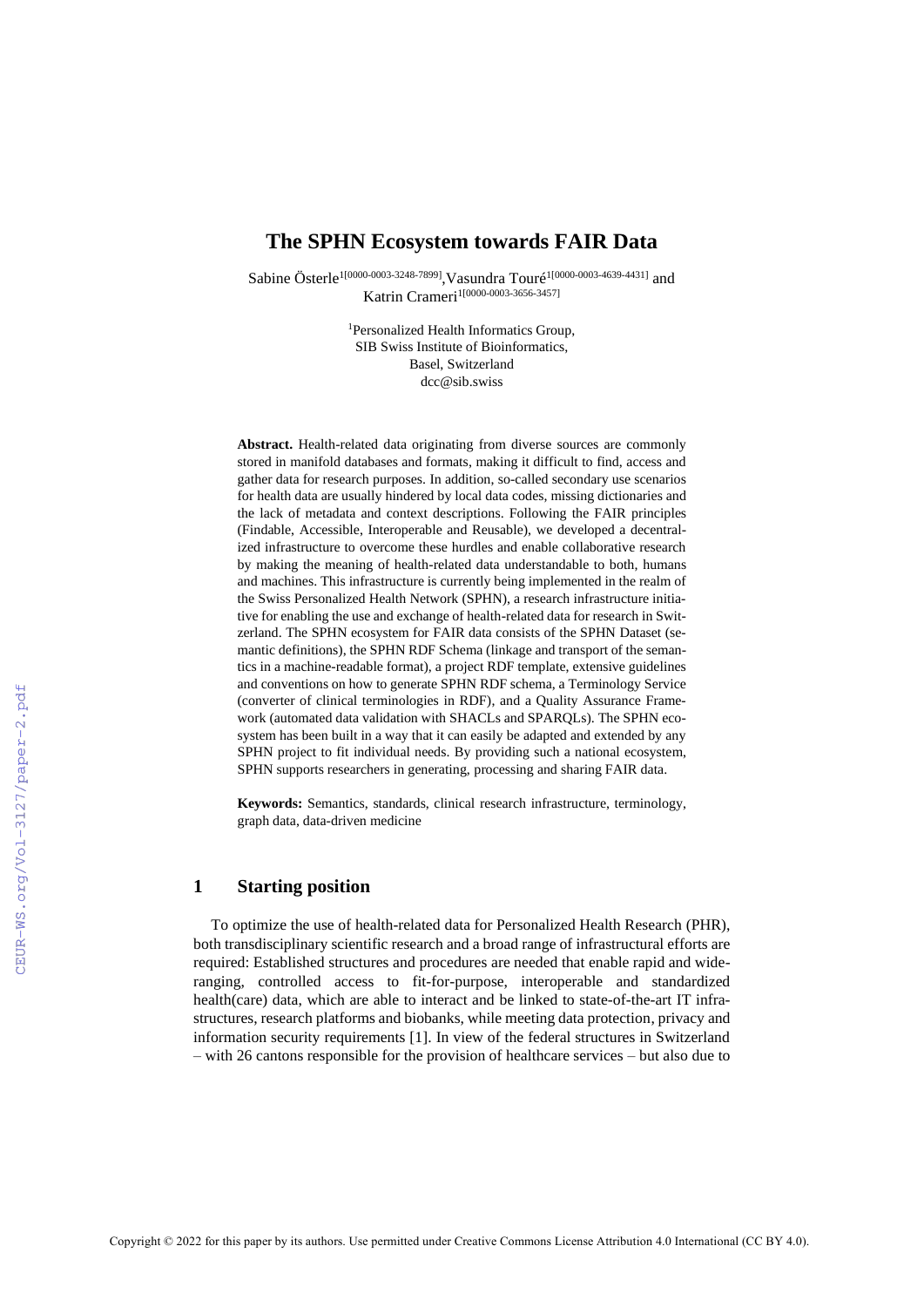data protection and data security arguments, the Swiss Personalized Health Network (SPHN) has opted for a decentralized approach in which data remain at their source and are shared and combined solely in a project-specific manner [2]. The various data sources that can potentially be linked for PHR range from health care facilities providing routine clinical data, to laboratory facilities providing bioanalytical and -omic data, to patient-oriented clinical research registries and cohort studies, to citizen-controlled health data. The heterogeneity of the data types and data sources poses a variety of challenges, especially with regard to formats and standards, but also concerning the level of granularity when it comes to the description of the data. Local data codes, missing dictionaries and the lack of metadata and contextual descriptions make it tremendously difficult to link data derived from different sources and bring them together for PHR purposes.

This federated approach with the above described characteristics calls for a comprehensive framework for data providers to generate and deliver data in an SPHNcompliant and FAIR (Findable, Accessible, Interoperable and Reusable) way [3]. Local production or collection and preparation of data must ensure that the data is understandable to both humans and machines. Moreover, since individual providers only have insight into their own databases, harmonized and detailed guidelines as well as a solid data quality framework are necessary to ensure that the data arriving at the researcher is compatible and interoperable with that of other providers. The SPHN ecosystem towards FAIR data addresses the various requirements described above and is intended to support both data providers and researchers as a service infrastructure in their PHR endeavors.

### **2 Design and Components of the Ecosystem**

The SPHN Data Coordination Center (DCC) managed by the Personalized Health Informatics Group of the SIB Swiss Institute of Bioinformatics is responsible for the design and implementation of the Ecosystem for FAIR data in SPHN. The core component of the ecosystem (see Figure 1 and Table 1) is the SPHN Resource Description Framework (RDF) schema, which incorporates the semantic definitions of the SPHN Dataset [4] in a machine processable way, following the W3C standard [5]. This RDF schema integrates national and international standards such as the International Statistical Classification of Diseases and Related Health Problems, 10th revision, German modification [6] (ICD-10-GM), the Swiss classification for procedures [7] ("Schweizerische Operationsklassifikation" CHOP), the Anatomical Therapeutic Chemical Classification System [8] (ATC), the Systematized Nomenclature of Medicine – Clinical Terms [9] (SNOMED CT), the Logical Observation Identifiers Names and Codes [10] (LOINC) and, the Unified Code for Units of Measure [11] (UCUM). All these standards can be used to express the data – be it through value set binding and/or to precisely code data. In addition, SNOMED CT and LOINC are used as controlled vocabularies to provide a meaning binding to some concepts defined in the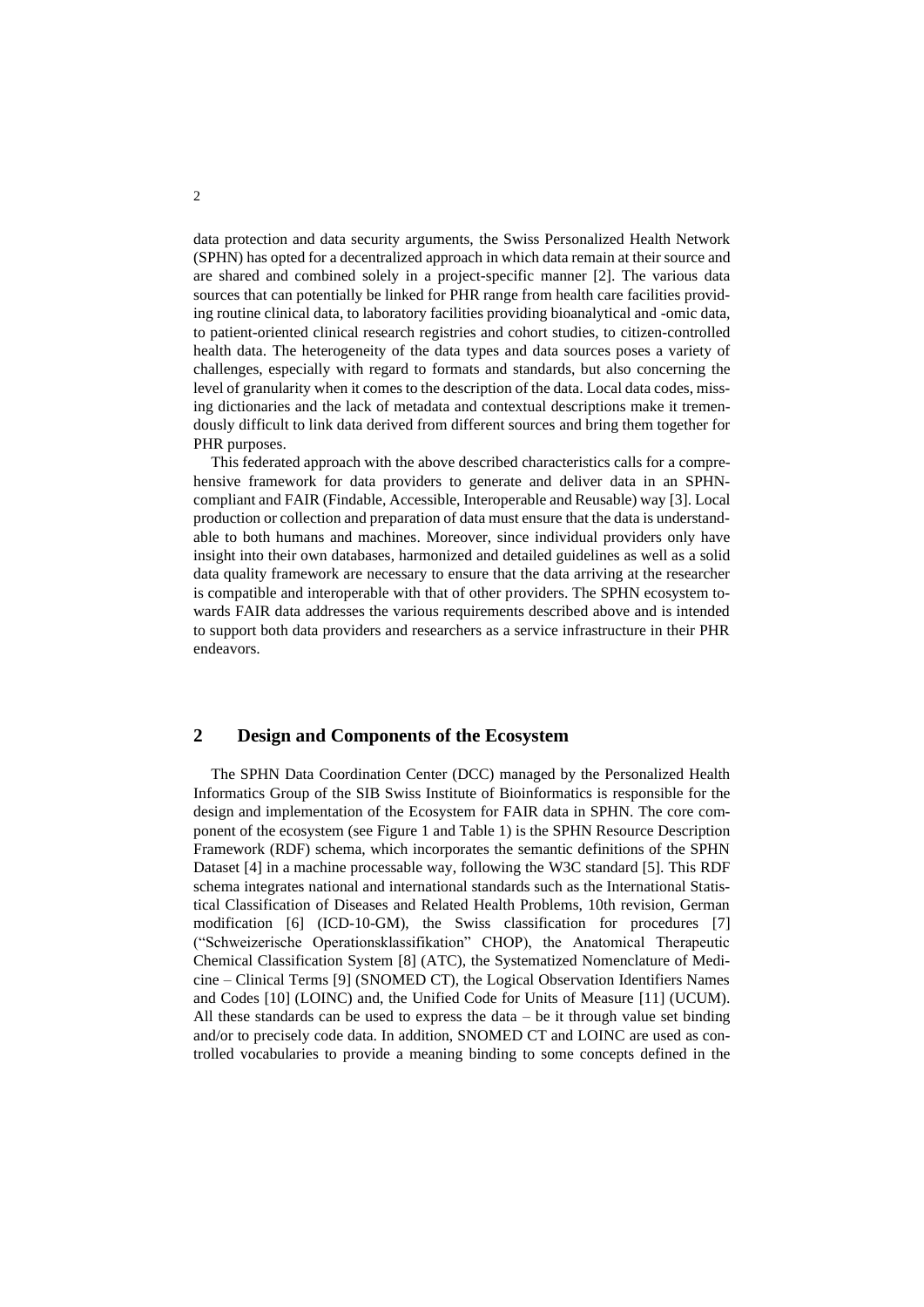SPHN Dataset. External terminologies are provided via the terminology service in an SPHN-compliant RDF format. The terminology service is a built-in tool that converts different versions of the standard terminologies and classifications into RDF and provides them to the data providers as well as data users in a secure and controlled environment.

To allow a project to extend the SPHN RDF schema with its own concepts, the DCC provides an RDF template that contains the basic metadata and imports needed for building an SPHN-compliant RDF schema. A user guide describes how classes, properties, ranges, domains, etc. can be extended in an SPHN compliant way. The project RDF schema and the external terminology files are used in the ETL (Extract, Transform, Load) process, where data is extracted from the source, e.g. the clinical data warehouse of a hospital, coded in the SPHN recommended standards and transformed into RDF. The generated data are validated against a set of global SPHN Shapes Constraint Language (SHACL) rules, or against a project specific SHACL set created by using the SHACLer tool, both provided by the DCC. Valid RDF data is then sent from different data providers to the place of analysis, where it can be combined, link, and analyzed. Researchers are free to either use the RDF directly as input for their R or Python scripts, transform it into a data model of choice or convert it into a flat file. To facilitate the conversion, SPHN provides a set of SPARQL (SPARQL Protocol and RDF Query Language) queries to extract each SPHN concept with their metadata in a flat format. To allow automatic generation of such SPARQLs, the SPARQLer tool is provided, which generates these SPARQL queries from any SPHN-compliant RDF schema.



**Fig. 1.** SPHN ecosystem for data interoperability.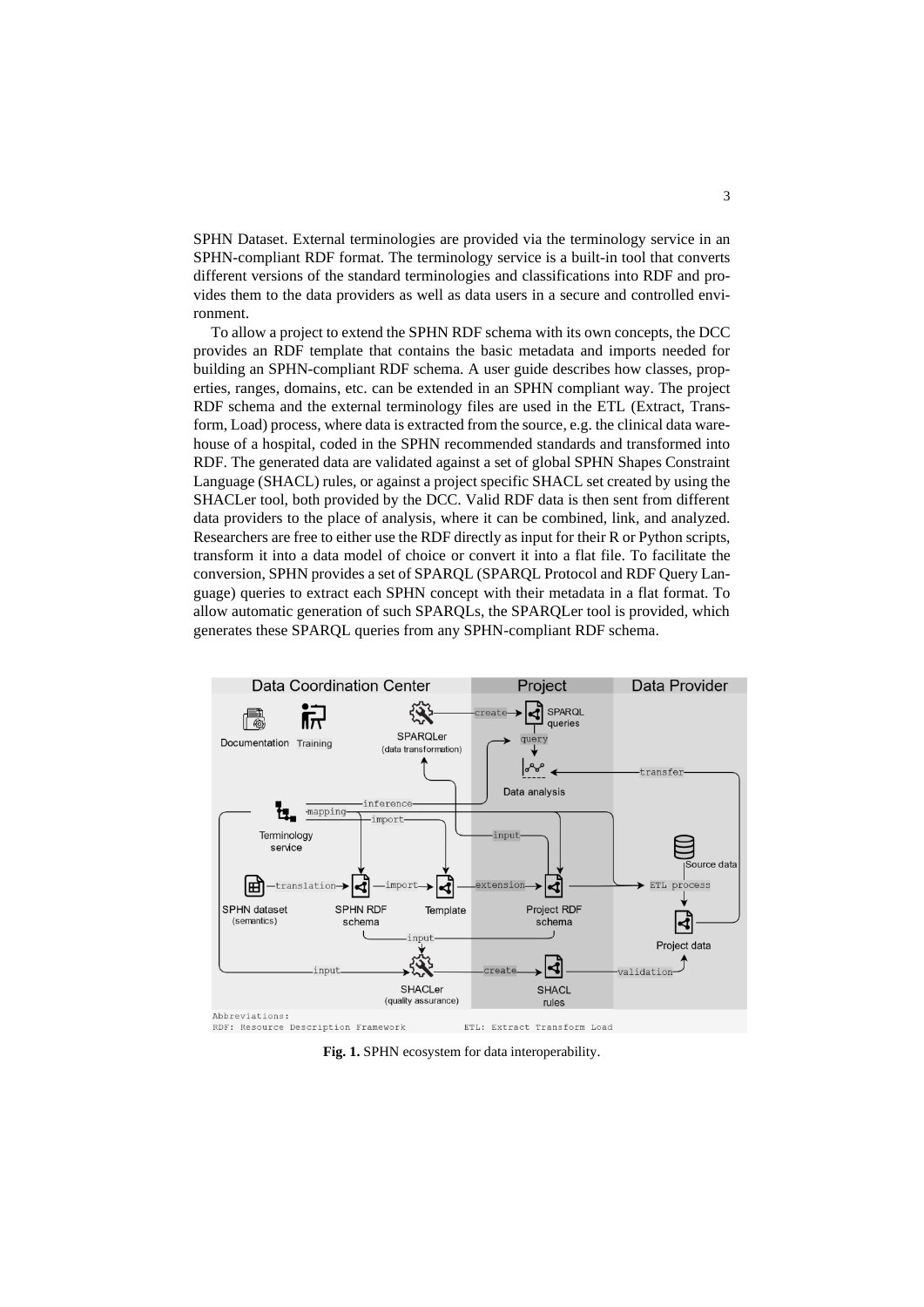**Table 1.** Summarizes the main components of the SPHN ecosystem.

| Component                             | <b>Description</b>                                                                                                                                                                                                                                      |
|---------------------------------------|---------------------------------------------------------------------------------------------------------------------------------------------------------------------------------------------------------------------------------------------------------|
| <b>SPHN Dataset</b>                   | The SPHN dataset contains the semantic description of<br>the SPHN concepts (definitions, properties, and recom-<br>mended standards).                                                                                                                   |
| <b>SPHN RDF Schema</b>                | The SPHN RDF schema is the technical exchange format<br>for SPHN data in a FAIR (Findable, Accessible, Interop-<br>erable, and Reusable) format. In addition, it provides<br>means to link other existing standard ontologies.                          |
| DCC Terminology Service               | The DCC terminology service provides SPHN compati-<br>ble, machine-readable versions of national (CHOP or<br>ICD-10 GM) and international (SNOMED CT, LOINC,<br>ATC, UCUM) terminologies and classifications in RDF-<br>compliant formats.              |
| Template                              | The template helps projects to develop their project-spe-<br>cific RDF schema. This template provides pre-filled basic<br>metadata annotations and imports the SPHN RDF schema<br>with its external terminologies and other general RDF li-<br>braries. |
| <b>Quality Assurance</b><br>Framework | The SPHN data quality assurance framework consists of<br>a set of SHACL rules and statistical SPARQL queries to<br>validate the compliance of the RDF data produced to the<br>SPHN schema.                                                              |
| <b>SHACLer</b>                        | The SHACLer tool allows the adaption of this quality as-<br>surance framework in a project specific manner. It is a<br>tool which extracts SHACL rules from an SPHN-<br>compliant project-specific RDF schema.                                          |
| SPARQLer                              | The SPARQLer tool automatically extracts one SPARQL<br>queries per concept of an SPHN-compliant RDF schema.                                                                                                                                             |

# **3 Evaluation**

The SPHN semantic interoperability strategy and the corresponding ecosystem helps researcher in Switzerland to address the FAIR data principles. While F1, F2, F3, A1, I1, I2, I3 are covered in the SPHN strategy (see Table 2), the duty to fulfill F4 and R1 are in the responsibility of a project (e.g. choice of a license or of the repository).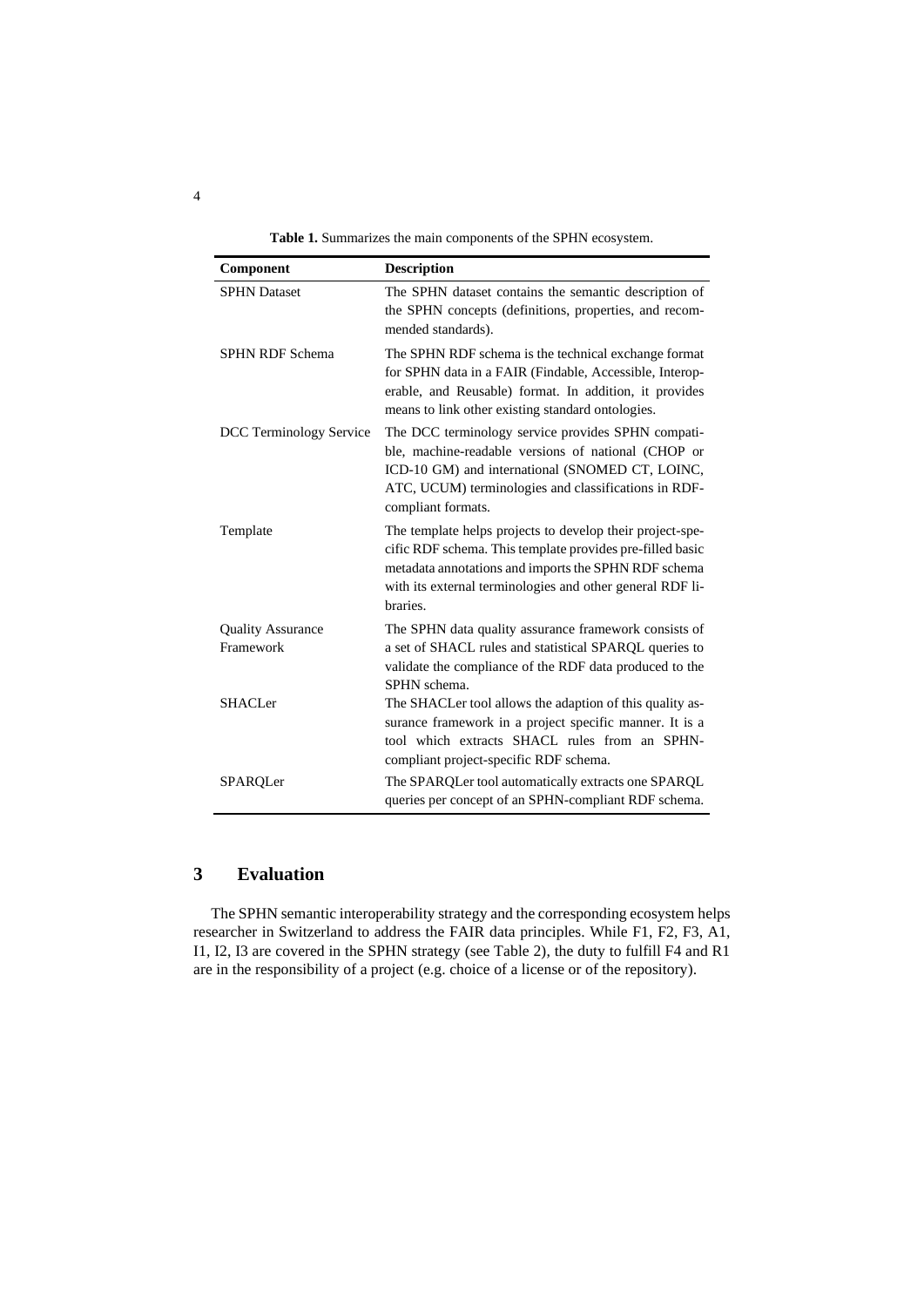**Table 2.** List of FAIR criteria addressed in the SPHN semantic interoperability strategy.

| <b>FAIR</b> criteria                                                                                           | <b>Addresses in the SPHN strategy</b>                                                                                                                                                       |
|----------------------------------------------------------------------------------------------------------------|---------------------------------------------------------------------------------------------------------------------------------------------------------------------------------------------|
| F1. (meta)data are assigned<br>a globally unique and per-<br>sistent identifier.                               | In the SPHN RDF schema, data are assigned to a Unique<br>Resource Identifier (URI) with the following namespace<br>https://biomedit.ch/rdf/sphn-resource/.                                  |
| F <sub>2</sub> . data are described with<br>rich metadata (defined by<br>R1 below)                             | Administrative metadata is provided in the SPHN RDF<br>file header (e.g. SPHN RDF schema version used, the ex-<br>traction date of the data and the identifier of the data pro-<br>vider).  |
|                                                                                                                | Descriptive metadata for all data elements, including<br>which data elements to include, their definition, standards<br>and/or value set to be used are included in the SPHN RDF<br>schema. |
|                                                                                                                | Additionally, properties of a concept provide additional<br>(meta)data of a data element such as the "method of a                                                                           |
| F3. Metadata clearly and<br>explicitly include the iden-                                                       | measurement".<br>Metadata mentioned in F2 is part of the schema and there-<br>fore linked with the data.                                                                                    |
| tifier of the data                                                                                             | A project can include references to additional metadata<br>in the RDF schema, this needs to be addressed on the in-<br>dividual project level.                                              |
| F4. (meta)data are regis-<br>tered or indexed in a<br>searchable resource                                      | This FAIR criterion needs to be addressed on the individ-<br>ual project level.                                                                                                             |
| A1. (meta)data are retriev-<br>able by their identifier us-<br>ing a standardized commu-<br>nications protocol | Since data is represented using the RDF standard, the<br>W3C query language SPARQL can be used to query the<br>data.                                                                        |
| A2. metadata are accessi-<br>ble, even when the data are<br>no longer available                                | This FAIR criterion needs to be addressed on the individ-<br>ual project level.                                                                                                             |
| I1. (meta) data use a for-<br>mal, accessible, shared and<br>broadly applicable lan-<br>guage                  | SPHN is using the W3C RDF standard as language for<br>knowledge representation.                                                                                                             |
| I2. (meta) data use vocabu-<br>laries that follow FAIR<br>principles                                           | SPHN is currently using LOINC and SNOMED CT as<br>controlled vocabulary, the system is however flexible to<br>be expanded to other controlled vocabularies.                                 |
| I3. (meta) data include<br>qualified references to<br>other (meta)data                                         | SPHN requires the reference to existing URIs of the ex-<br>ternal terminologies provided, when possible, for the an-<br>notation of meta(data).                                             |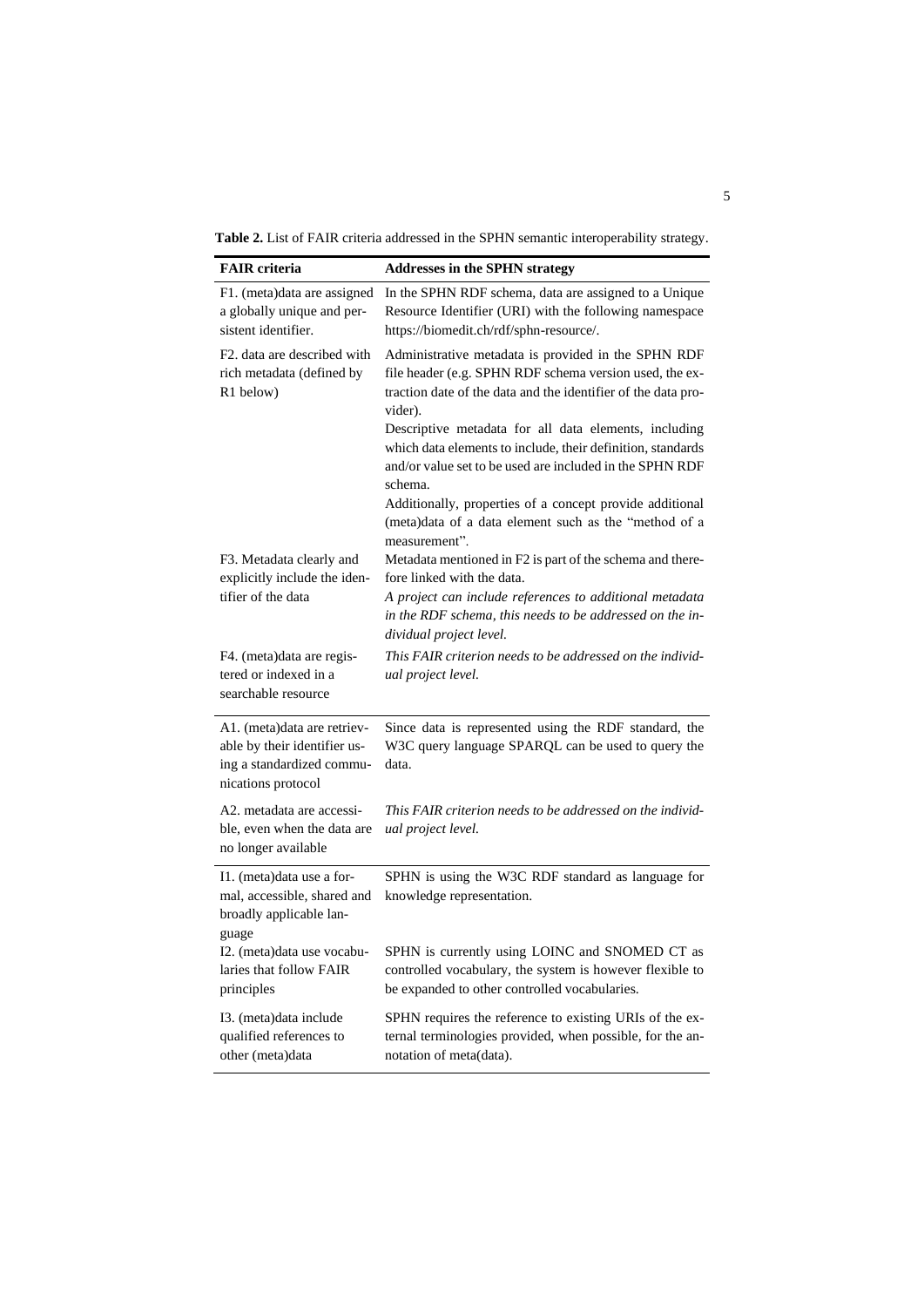R1. meta(data) are richly described with a plurality of accurate and relevant attributes *This FAIR criterion needs to be addressed on the individual project level.*

## **4 Challenges**

The development of such a data interoperability ecosystem has presented us with several challenges:

The choice of RDF as an exchange format comes with a cost, as clinical data is generally not encoded in RDF-compliant formats. The data transformation imposes an additional burden on data providers to map raw clinical data to the format requested by the SPHN framework. To support data providers, the DCC has developed comprehensive documentation and guidelines, explaining the strategy and how to represent data following the SPHN framework. For instance, the specification of conventions for the definition of URIs of common resources helps to improve data interoperability between equivalent clinical data coming from different data providers. Furthermore, training events and hackathons have been organized to help facilitate the learning and understanding of semantic web standards to the SPHN community and the interested audience outside our network. A fundamental problem in the clinical environment is that a substantial part of the information is usually not available in a structured form. Besides, the part that is available is largely standardized for billing purposes rather than with the aim of reflecting patient reality. In addition, the use of internationally recognized standard terminologies in healthcare is only emerging. Therefore, data providers need to put a lot of efforts in the structuring of data and the mapping of local codes to standard terminologies, in order to provide understandable, valuable and fit-for-purpose data for researchers. The mapping task is not trivial and requires domain knowledge as well as understanding of the used standard terminology terms to make sure that the semantic meaning is correctly translated from the local codes to the applied standards.

Finally, data validation is a critical step to ensure that the data generated is usable by researchers. The SHACL rules validate the compliance of the data in respect to the RDF schema and additional features such as cardinalities, but in combination with the external terminology they also validate that only valid codes are used to encode the data. Although this might sound trivial, such a control step brings an immense advantage over other systems where codes are represented as strings and not as reference links to external terminologies. The SPHN SHACLer tool allows the projects to easily expand these validations to their schema extensions.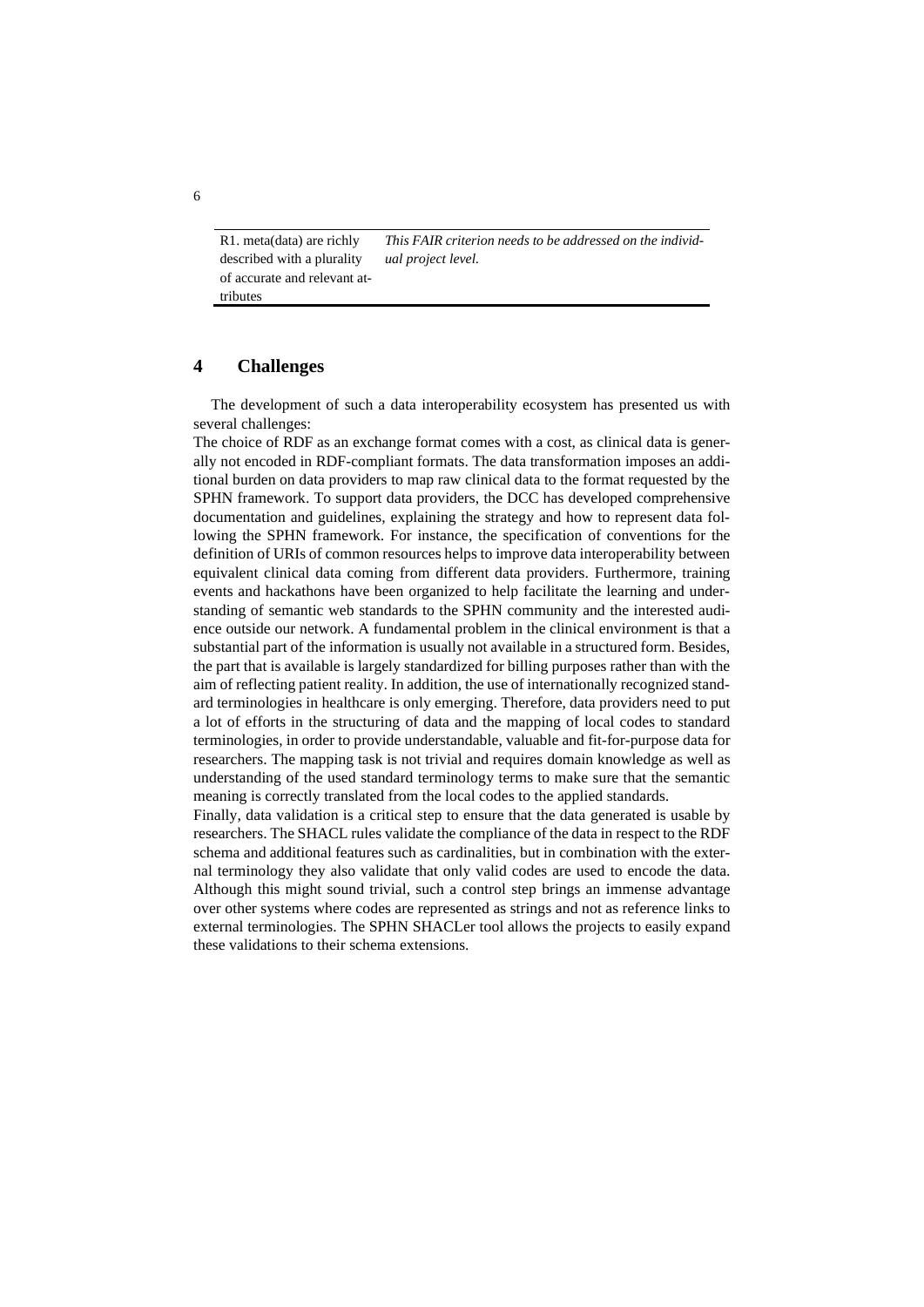### **5 Conclusion**

The SPHN ecosystem for FAIR data supplies data providers and researchers with the tools and services to make data (more) FAIR. The full adaption of the FAIR principles in the medical domain in Switzerland is however still a long way. SPHN is therefore not only building an infrastructure framework but is also investing in research support, education and training to foster the understanding and implementation of these new technologies.

**Acknowledgments.** The authors would like to acknowledge the SPHN Working groups: Clinical Data Semantic Interoperability, chaired by Christian Lovis and the RDF Task force of the Hospital IT chaired by Katie Kalt as well as all representatives of the Swiss University Hospitals (HUG, CHUV, USB, USZ and Inselspital) and the SIB Swiss Institute of Bioinformatics for their contributions. Our special thanks goes to Philip Krauss from Trivadis part of Accenture for this contribution to the design and implementation of the ecosystem.

**Correspondence.** Dr. Sabine Österle [\(sabine.oesterle@sib.swiss\)](mailto:sabine.oesterle@sib.swiss) Personalized Health Informatics Group, SIB Swiss Institute of Bioinformatics, Basel, Switzerland

### **References**

- [1] SPHN, "Swiss Personalized Health Network. Report from the National Steering Board 2016 – 2019." doi: 10.5281/zenodo.404412.
- [2] A. K. Lawrence, L. Selter, and U. Frey, "SPHN The Swiss personalized health network initiative," *Stud. Health Technol. Inform.*, vol. 270, pp. 1156–1160, 2020, doi: 10.3233/SHTI200344.
- [3] M. D. Wilkinson *et al.*, "Comment: The FAIR Guiding Principles for scientific data management and stewardship," *Sci. Data*, vol. 3, pp. 1–9, 2016, doi: 10.1038/sdata.2016.18.
- [4] C. Gaudet-Blavignac, J. L. Raisaro, V. Touré, S. Österle, K. Crameri, and C. Lovis, "A national, semantic-driven, three-pillar strategy to enable health data secondary usage interoperability for research within the swiss personalized health network: Methodological study," *JMIR Med. Informatics*, vol. 9, no. 6, pp. 1–10, 2021, doi: 10.2196/27591.
- [5] "WC3 RDF." https://www.w3.org/RDF/.
- [6] "ICD-10 GM." https://www.dimdi.de/dynamic/en/classifications/icd/icd-10 gm.
- [7] Bundesamt für Statistik, *Medizinisches Kodierungshandbuch. Der offizielle Leitfaden der Kodierrichtlinien in der Schweiz*. 2020.
- [8] "ATC." https://www.whocc.no.